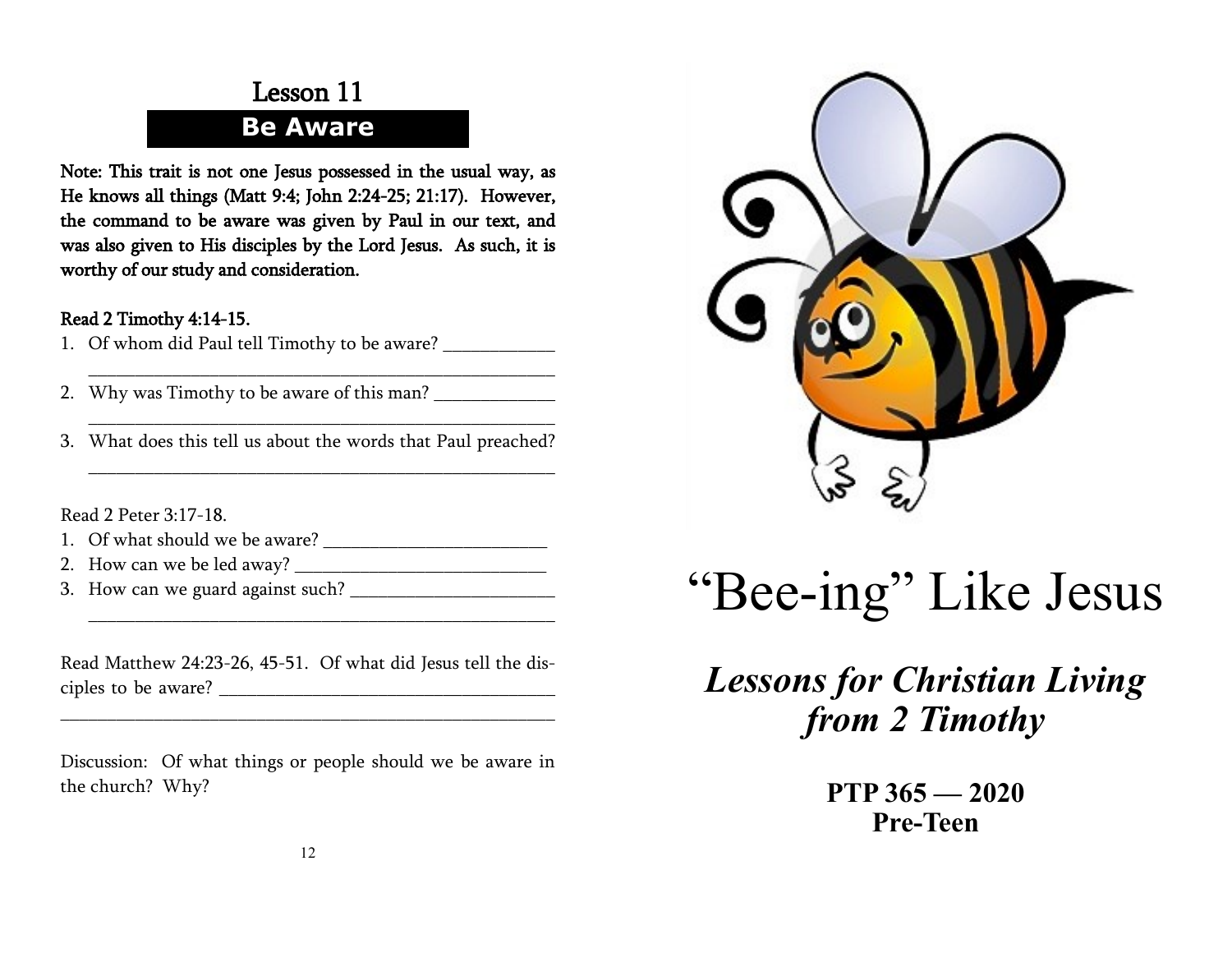"Let this mind be in you, which was also in Christ Jesus." Philippians 2:5

When Paul admonished the Philippians to be like Jesus, his were not just empty words. More than anything, Paul wanted to be like his Lord. Showing the brethren the extent of his desire, Paul detailed his great personal losses for the sake of Christ, then spoke of them in the following verses:

"But what things were gain to me, these I have counted loss for Christ. Yet indeed I also count all things loss for the excellence of Christ Jesus my Lord, for whom I have suffered the loss of all things. And count them as rubbish, that I may gain Christ, and be found in Him, not having my own righteousness, which is from the law, but that which is through faith in Christ, the righteousness which is from God by faith: that I may know Him and the power of His of resurrection, and the fellowship of His sufferings, being conformed to His death, if, by any means, I may attain to the resurrection from the dead." Philippians 3:7-11

Our challenge and goal this week is to be more like Jesus as we study some "be" passages from Paul's pen in 2 Timothy.

#### Let's get started!

# Lesson 10 **Be Ready**

#### Read 2 Timothy 4:1-8.

The word "ready" ("instant" - KJV) means to "be present" or "close by." In the military, one who is not present at his assigned post and unaccounted for is said to be AWOL, an acronym for "absent without leave."

In 2 Timothy 4:6, the same word appears, although it does not appear as "ready" in this text. From our brief study of this word, can you determine what word or phrase in verse 6 is the same as "ready" in verse 2? \_\_\_\_\_\_\_\_\_\_\_\_\_\_\_\_\_\_\_\_\_\_\_

Discuss: What does "in season and out of season" mean?

When or in what situations should Christians be "ready" in the following texts?

\_\_\_\_\_\_\_\_\_\_\_\_\_\_\_\_\_\_\_\_\_\_\_\_\_\_\_\_\_\_\_\_\_\_\_\_\_\_\_\_\_\_\_\_\_\_\_\_\_\_\_\_\_

1. Titus  $3:1$  — 2. 1 Peter 3:15 — \_\_\_\_\_\_\_\_\_\_\_\_\_\_\_\_\_\_\_\_\_\_\_\_\_\_\_\_\_\_\_\_\_\_\_\_ 1 Timothy 6:18 — \_\_\_\_\_\_\_\_\_\_\_\_\_\_\_\_\_\_\_\_\_\_\_\_\_\_\_\_\_\_\_\_\_

Discuss: In what other situations can Christians be ready at all times?

Discuss: How can Jesus be said to be "ready" in the sense in which this word appears?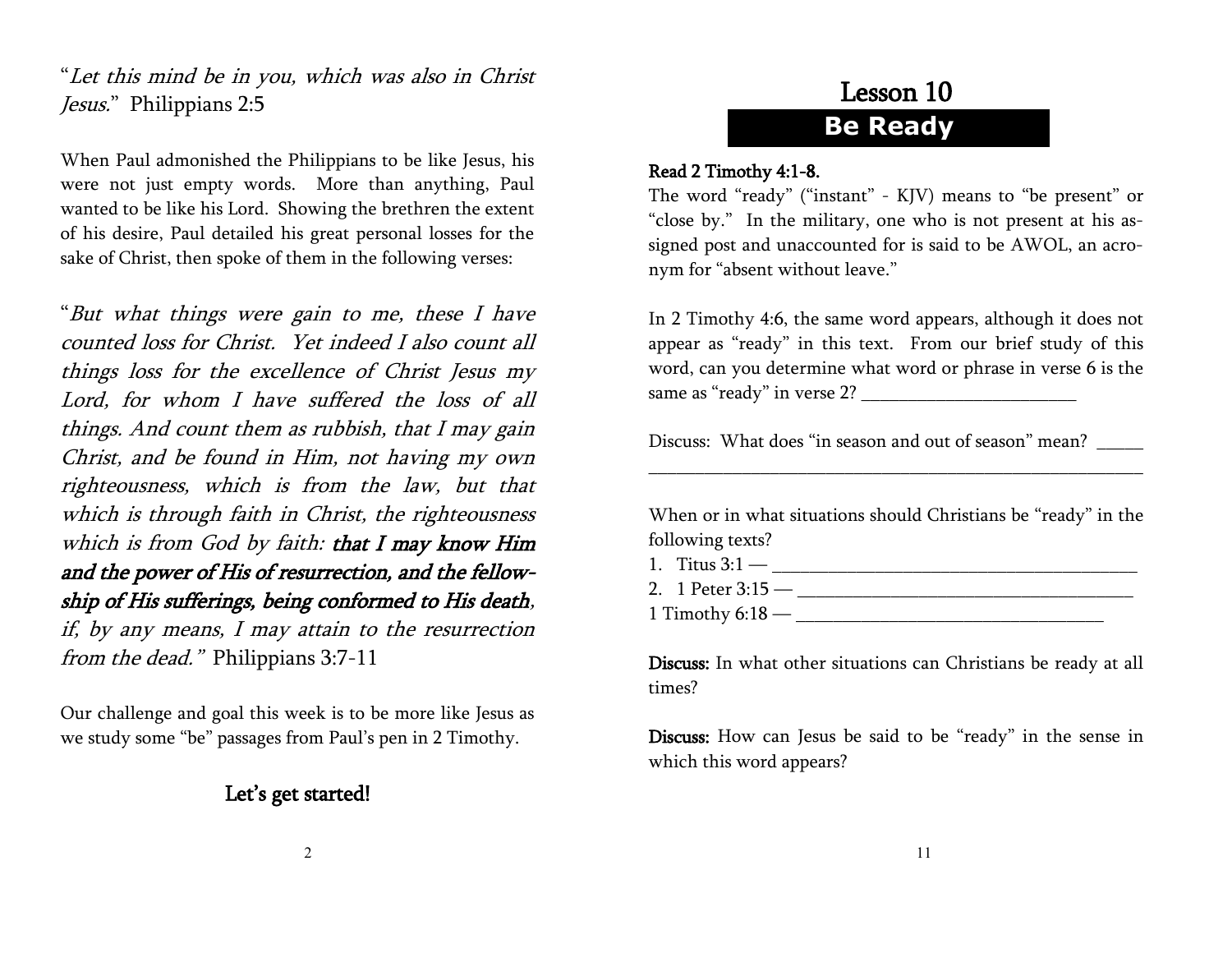### Lesson 1

## Lesson 9 **Be Patient**

Read 2 Timothy 2:24. When we think of patience, we usually think of the ability to tolerate some irritating individual or situation. This is not the meaning of the word we are studying here. Rather, this word means to endure wrongdoing, harm, or wickedness. In fact, this is the only appearance of this word in the entire New Testament.

Let's first consider the author's own experience with this word.

- 1. What did the Jews intend to do in Acts 9:23-25? \_\_\_\_\_\_\_\_\_\_\_\_\_\_\_\_\_\_\_\_\_\_\_\_\_\_\_\_\_
- 2. What did the Jews do in Acts 14:19-20?
- 3. In spite of these things, what did Paul say about his Jewish brethren in Romans 9:1-4? \_\_\_\_\_\_\_\_\_\_\_\_\_\_\_\_\_\_\_\_\_\_\_\_\_\_\_
- 4. What was Paul's prayer and desire for the Jews according to Romans  $10:1$ ?

\_\_\_\_\_\_\_\_\_\_\_\_\_\_\_\_\_\_\_\_\_\_\_\_\_\_\_\_\_\_\_\_\_\_\_\_\_\_\_\_\_\_\_\_\_\_\_\_\_\_

#### Now let's look at Jesus...

1. What does Hebrews 12:1-4 say about Jesus in this regard?

\_\_\_\_\_\_\_\_\_\_\_\_\_\_\_\_\_\_\_\_\_\_\_\_\_\_\_\_\_\_\_\_\_\_\_\_\_\_\_\_\_\_\_\_\_\_\_\_\_\_

- 2. What harm was threatened in John 8:59 &10:31?
- 3. What threat occurred in Luke 4:28-29?
- 4. What wickedness did Jesus endure in Matthew 26:57-68? \_\_\_\_\_\_\_\_\_\_\_\_\_\_\_\_\_\_\_\_\_\_\_\_\_\_\_\_\_\_\_\_\_\_\_\_\_\_\_ in Matthew 27:29-30? \_\_\_\_\_\_\_\_\_\_\_\_\_\_\_\_\_\_\_\_\_ in John 19:1? \_\_\_\_\_\_\_\_

Discuss: How can we prepare ourselves to endure as Jesus did?

### **Be not Ashamed**

#### Read 2 Timothy 1:8-12.

1. Paul told Timothy not to be ashamed of what two things?

\_\_\_\_\_\_\_\_\_\_\_\_\_\_\_\_\_\_\_\_\_\_\_\_\_\_

\_\_\_\_\_\_\_\_\_\_\_\_\_\_\_\_\_\_\_\_\_\_\_\_\_\_ 3. Read 1Peter 4:16. What did Peter say Christians should do when suffering for the cause of Christ?



2. Why would Timothy possibly be ashamed of Paul?

- 4. Read Romans 1:16. Of what did Paul say he was not ashamed? \_\_\_\_\_\_\_\_\_\_\_\_\_\_\_\_\_\_ Why? \_\_\_\_\_\_\_\_\_\_\_\_\_\_\_\_\_
- 5. Read Mark 8:38. Jesus said we must not be ashamed of \_\_\_\_\_ or His \_\_\_\_\_\_\_\_\_. What will happen to us if we are?

\_\_\_\_\_\_\_\_\_\_\_\_\_\_\_\_\_\_\_\_\_\_\_\_\_\_\_\_\_\_\_\_\_\_\_\_\_\_\_\_\_\_\_\_\_\_\_\_\_\_

\_\_\_\_\_\_\_\_\_\_\_\_\_\_\_\_\_\_\_\_\_\_\_\_\_\_\_\_\_\_\_\_\_\_\_\_\_\_\_\_\_\_\_\_\_\_\_\_\_\_

6. Read Hebrews 12:1-3. What does this text say about Jesus' attitude toward the shame of the cross?

Discussion: What are some doctrines that sometimes cause members of the church to be ashamed?

Discussion: How might our shame toward Jesus and His word manifest itself in our lives?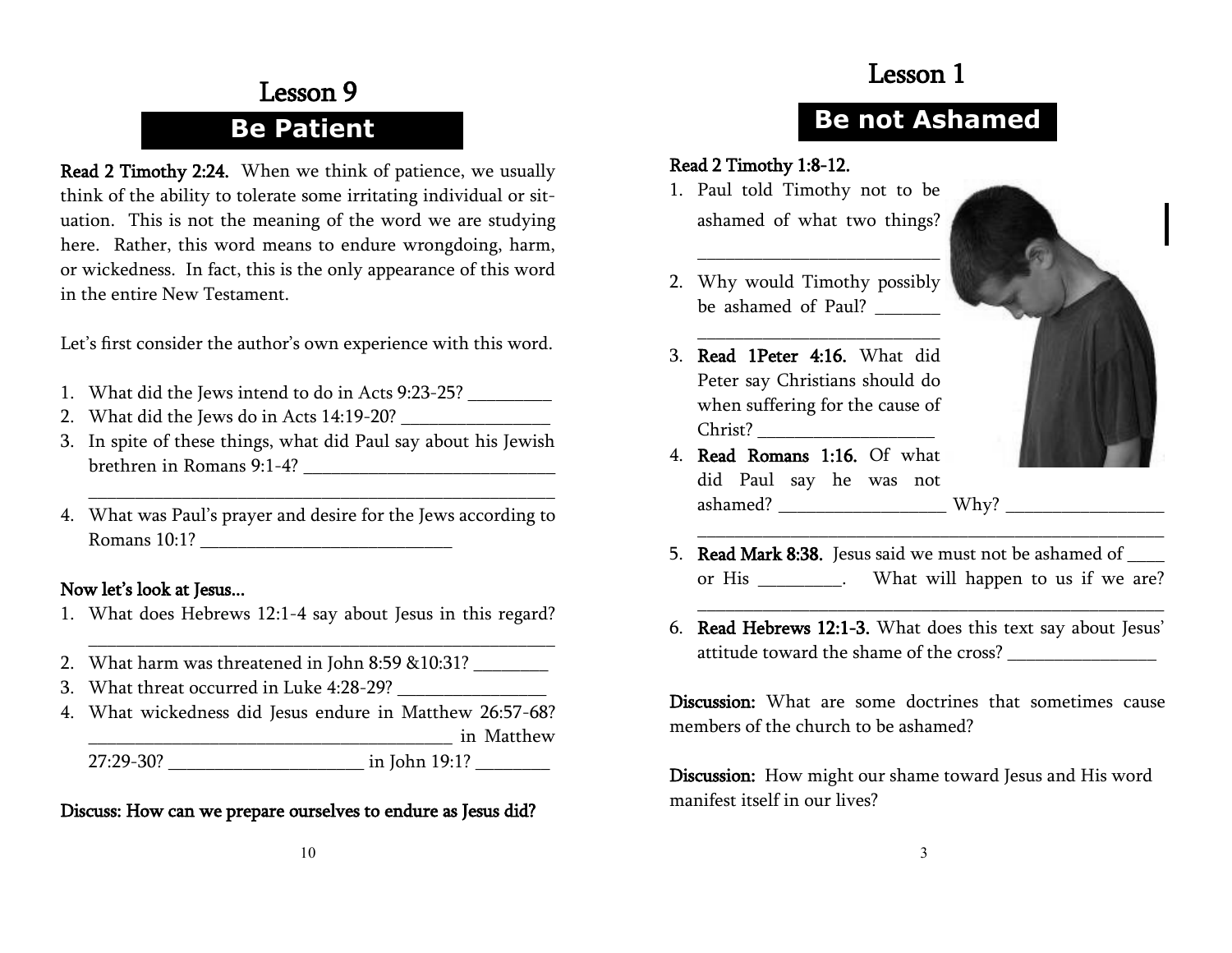### Lesson 2

### **Be Strong**

#### Read 2 Timothy 2:1.

- 1. We are to be strong through \_\_\_\_\_\_\_.
- 2. The grace that makes us strong is found  $\text{in}$  \_\_\_\_\_\_\_\_\_\_\_\_.



- 3. Acts 20:32—"I commend you to God, and to the \_\_\_\_\_\_\_\_\_ of his \_\_\_\_\_\_\_.
- 4. What two things can this word do for us?

Read Matthew 4:1-10. Was Jesus strong? What did He use in times of temptation when it might have been easy to be weak? Discussion: What are some times and places where it may be difficult for us to be strong?

\_\_\_\_\_\_\_\_\_\_\_\_\_\_\_\_\_\_\_\_\_\_\_\_\_\_\_\_\_\_\_\_\_\_\_\_\_\_\_\_\_\_\_\_\_\_\_\_\_

Discussion: How can 1 Corinthians 10:13 and 15:33 help us in our quest to remain strong?

# Lesson 3

# **Be Diligent in Study**

#### Read 2 Timothy 2:15.

- 1. What does it mean to "handle aright the word of truth?" \_\_\_\_\_\_\_\_\_\_\_\_\_\_\_\_\_\_\_\_\_\_\_\_\_\_\_\_\_\_\_\_\_\_
- 2. Read John 1:43-46. Spending time in Bible study helped Philip identify The Mow can our own Bible study do the same?
- 3. What two blessings did Jesus promise in John 8:31-32 to those who continue in His word?
- 4 4. Was Jesus a good Bible student (Luke 4:16-21)? Discuss.



# Lesson 7 **Be Able to Teach**

Read 2 Timothy 2:24. A Christian's ability to teach is vital to

the success and growth of the church. There are many aspects & avenues of teaching.

1. What two ways of teaching do we find in Acts 20:20?

\_\_\_\_\_\_\_\_\_\_\_\_\_\_\_\_\_\_\_\_\_\_\_\_\_\_\_\_\_\_\_\_\_\_\_\_\_\_\_\_\_\_\_\_\_\_\_\_\_\_

- 2. What means did Paul use to teach in 1 Thessalonians 2:15 and Ephesians 3:4? \_\_\_\_\_\_\_\_\_\_\_\_\_\_\_\_\_\_\_\_\_\_\_\_\_\_\_\_\_\_\_\_\_
- 3. What means did Peter give Christian women to teach their unbelieving husbands in 1 Peter 3:1-2? \_\_\_\_\_\_\_\_\_\_\_\_\_\_\_\_\_
- 4. In 2 Timothy 2:2, what should to be the result when we teach others? \_\_\_\_\_\_\_\_\_\_\_\_\_\_\_\_\_\_\_\_\_\_\_\_\_\_\_\_\_\_\_\_\_\_\_\_\_\_ Note in this verse how there are four "generations" of

teaching involved. What are these four "generations?" \_\_\_\_\_\_\_\_ > \_\_\_\_\_\_\_\_\_\_\_ > \_\_\_\_\_\_\_\_\_\_\_\_\_\_\_\_ > \_\_\_\_\_\_\_\_\_

- 5. Why did the author of Hebrews chastise those Christians in Hebrews 5:12-14? \_\_\_\_\_\_\_\_\_\_\_\_\_\_\_\_\_\_\_\_\_\_\_\_\_\_\_\_\_\_\_\_\_\_
- 6. What church leader is required to be able to teach according to 1 Timothy 3:1-2? \_\_\_\_\_\_\_\_\_\_\_\_\_\_\_\_\_\_\_\_\_\_\_\_\_\_\_\_\_

\_\_\_\_\_\_\_\_\_\_\_\_\_\_\_\_\_\_\_\_\_\_\_\_\_\_\_\_\_\_\_\_\_\_\_\_\_\_\_\_\_\_\_\_\_\_\_\_\_\_

7. In Titus 1:9-11, what are the reasons these men must be able to teach?

Discussion: What are some of the situations or methods Jesus used in His teaching in: Matthew 4:23-5:1ff? \_\_\_\_\_\_\_\_\_\_\_\_

| Mark 2:1-2?      | Mark $4:1-2?$  |
|------------------|----------------|
| John $3:1-2ff$ ? | Matt 22:25-46? |
| John 10:32?      |                |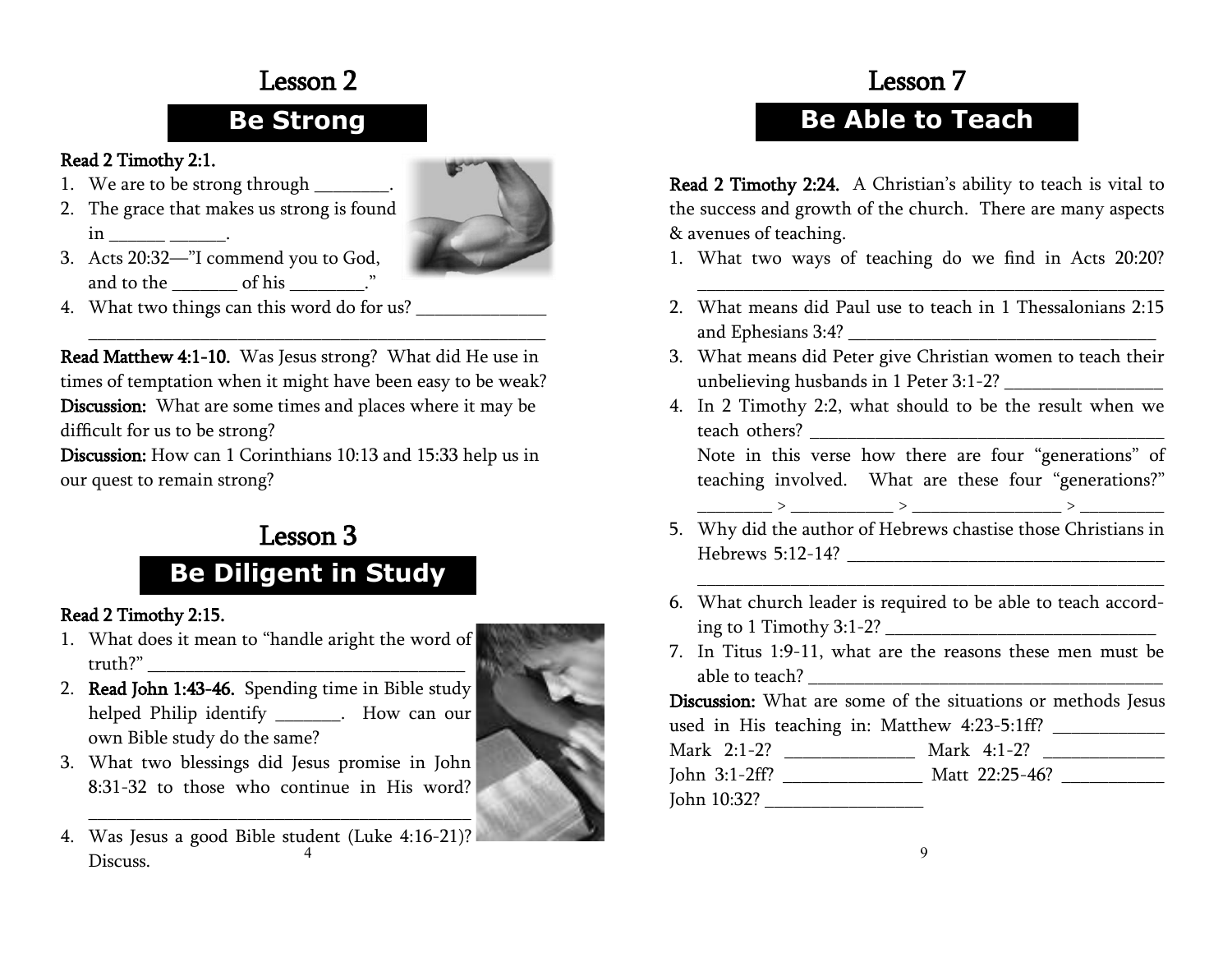### Lesson 6

### **Be Gentle**

Read 2 Timothy 2:24.

Note! The "be" in verse 24 applies to all three adjectives in the text: gentle, able to teach, patient. We shall examine each on its own.



Many today equate gentleness with weakness. Are they same? Before we discuss how they are the same or different, let's look at some examples from the Bible.

#### **MOSES**

- 1. Read Exodus 2:11-14. Would you say that Moses was a strong person? \_\_\_\_\_
- 2. Read Numbers 12:3. What does this verse say about Moses?

\_\_\_\_\_\_\_\_\_\_\_\_\_\_\_\_\_\_\_\_\_\_\_\_\_\_\_\_\_\_\_\_\_\_\_\_\_\_\_\_\_\_\_\_\_\_\_\_\_\_

3. When you hear the word "meekness," what words or ideas come to mind? \_\_\_\_\_\_\_\_\_\_\_\_\_\_\_\_\_\_\_\_\_\_\_\_\_\_\_\_\_\_\_\_\_\_\_\_\_

#### **IESUS**

- 1. Read John 2:13-17 and Mark 11:15-17. Would you say that Jesus was a strong person? \_\_\_\_\_\_\_
- 2. Read Matthew 11:28-30. How does Jesus describe Himself in this passage? \_\_\_\_\_\_\_\_\_\_\_\_\_\_\_\_\_\_\_\_\_\_\_\_\_\_\_\_\_\_\_\_\_\_\_\_

Discussion: Considering the examples of Moses and Jesus, how can we be strong and gentle at the same time?

How can we be strong and gentle as we teach others the error of their ways? (cf Prov 15:1;Col 4:6)

#### Read 2 Timothy 2:5-7.

- 1. In sports, one can only be crowned champion when he competes according to the \_\_\_\_\_\_\_\_\_.
- 2. In farming, the farmer is the \_\_\_\_\_\_\_\_ to receive a blessing from his work.

When I study the Bible, I am the first to benefit. But like the farmer who is blessed and then blesses others with his work, my Bible study also blesses others. What are some of the ways I benefit from Bible study? Who else and in what ways can others benefit from my study?

#### Did you know?

David is the author of Psalm 119, the longest chapter in the Bible with 176 verses. The chapter contains 176 verses because it is arranged according to the Hebrew alphabet, which contains 22 letters. The first eight verses of this chapter begin with the first letter of the alphabet (aleph), the second eight verses begin with the second letter (beth), and so on. In these 176 verses, there are...

- 42 references to God's **WORD** 23 references to God's LAW 22 references to God's STATUTES 21 references to God's COMMANDMENTS
- 21 references to God's PRECEPTS
- 21 references to God's TESTIMONIES
- 19 references to God's JUDGMENTS

That's 169 references in 176 verses! Is it any wonder then that in Acts 13:22 David is called "a man after God's own heart?"

Discussion: How can we be a people after God's own heart?